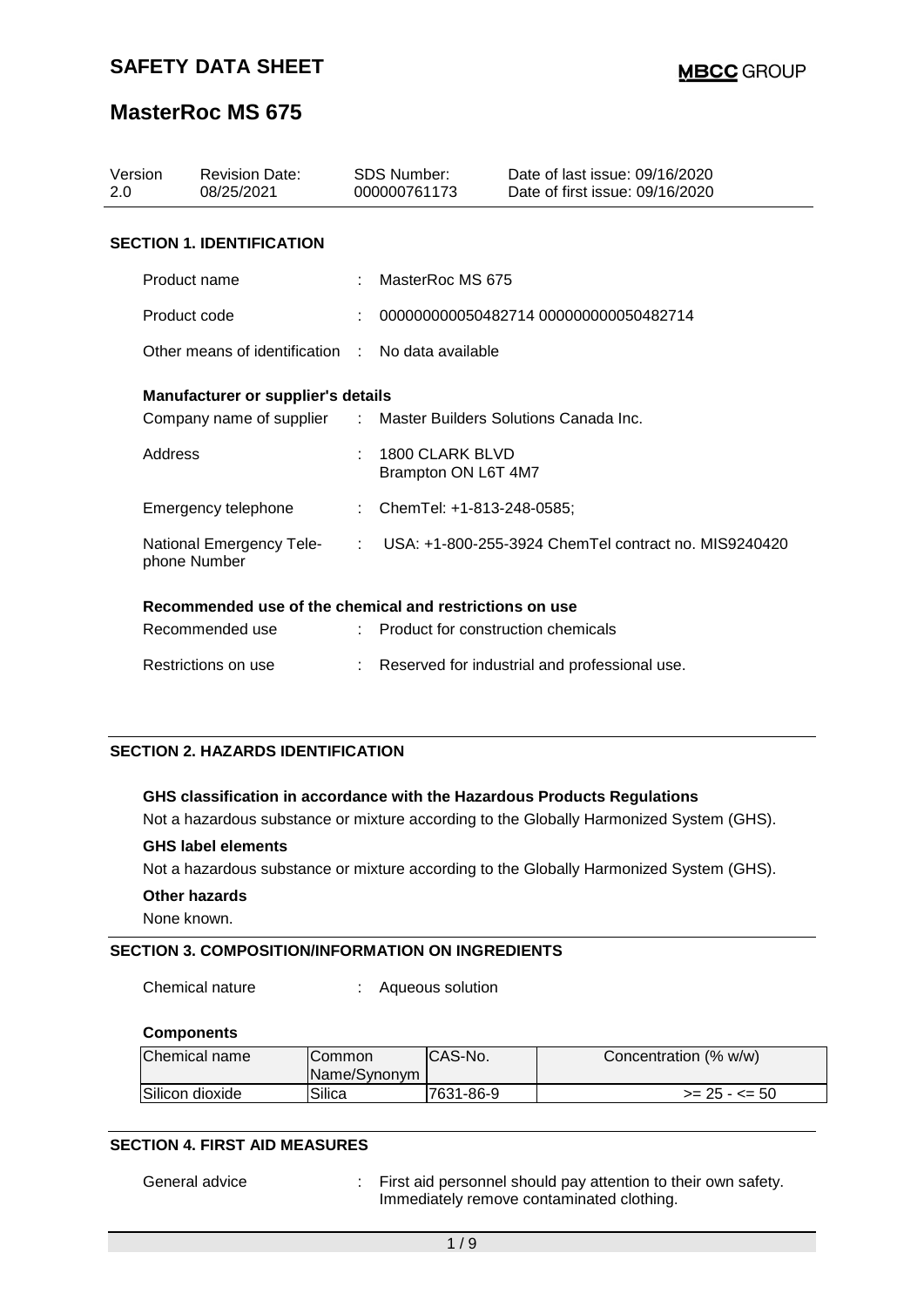| Version<br>2.0 |              | <b>Revision Date:</b><br>08/25/2021                    | <b>SDS Number:</b><br>000000761173                 | Date of last issue: 09/16/2020<br>Date of first issue: 09/16/2020                                                                                                                      |
|----------------|--------------|--------------------------------------------------------|----------------------------------------------------|----------------------------------------------------------------------------------------------------------------------------------------------------------------------------------------|
|                | If inhaled   |                                                        |                                                    | If difficulties occur after vapour/aerosol has been inhaled,<br>remove to fresh air and seek medical attention.                                                                        |
|                |              | In case of skin contact                                | and soap.                                          | After contact with skin, wash immediately with plenty of water<br>Under no circumstances should organic solvent be used.<br>If irritation develops, seek medical attention.            |
|                |              | In case of eye contact                                 | minutes, then continue rinsing.                    | : Hold eyes open and rinse slowly and gently with water for 15<br>to 20 minutes. Remove contact lenses, if present, after first 5<br>If eye irritation persists, consult a specialist. |
|                | If swallowed |                                                        | seek medical attention.<br>Do NOT induce vomiting. | Immediately rinse mouth and then drink 200-300 ml of water,                                                                                                                            |
|                | delayed      | Most important symptoms<br>and effects, both acute and | None known.                                        |                                                                                                                                                                                        |
|                |              | Notes to physician                                     | Treat symptomatically.                             |                                                                                                                                                                                        |

### **SECTION 5. FIRE-FIGHTING MEASURES**

| Suitable extinguishing media :           | Foam<br>Water spray<br>Dry powder<br>Carbon dioxide (CO2)                                                                                                                                                                                                                                                                                                                |
|------------------------------------------|--------------------------------------------------------------------------------------------------------------------------------------------------------------------------------------------------------------------------------------------------------------------------------------------------------------------------------------------------------------------------|
| Unsuitable extinguishing<br>media        | : water jet                                                                                                                                                                                                                                                                                                                                                              |
| Specific hazards during fire<br>fighting | : See SDS section 10 - Stability and reactivity.                                                                                                                                                                                                                                                                                                                         |
| Hazardous combustion prod- :<br>ucts     | harmful vapours<br>nitrogen oxides<br>fumes/smoke<br>carbon black<br>carbon oxides                                                                                                                                                                                                                                                                                       |
| Further information                      | The degree of risk is governed by the burning substance and<br>the fire conditions.<br>If exposed to fire, keep containers cool by spraying with water.<br>Collect contaminated extinguishing water separately, do not<br>allow to reach sewage or effluent systems.<br>Contaminated extinguishing water must be disposed of in<br>accordance with official regulations. |
| for fire-fighters                        | Special protective equipment : Wear a self-contained breathing apparatus.                                                                                                                                                                                                                                                                                                |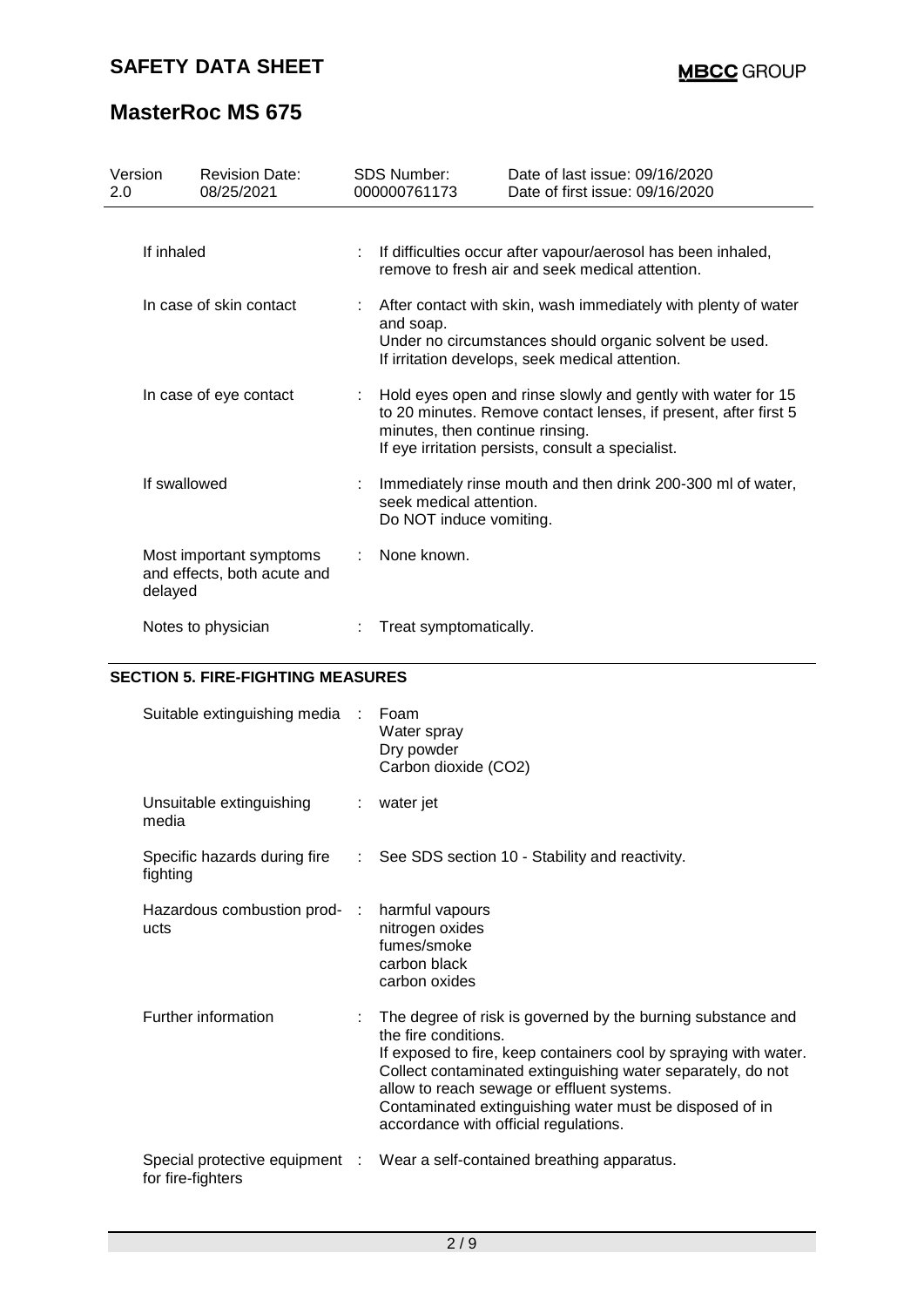| Version<br>2.0 |                           | <b>Revision Date:</b><br>08/25/2021                                             |    | SDS Number:<br>000000761173                                                                      | Date of last issue: 09/16/2020<br>Date of first issue: 09/16/2020                                                                                                                       |
|----------------|---------------------------|---------------------------------------------------------------------------------|----|--------------------------------------------------------------------------------------------------|-----------------------------------------------------------------------------------------------------------------------------------------------------------------------------------------|
|                |                           | <b>SECTION 6. ACCIDENTAL RELEASE MEASURES</b>                                   |    |                                                                                                  |                                                                                                                                                                                         |
|                |                           | Personal precautions, protec- :<br>tive equipment and emer-<br>gency procedures |    | Wear eye/face protection.<br>ately.<br>Use personal protective clothing.<br>and safety practice. | Do not breathe vapour/aerosol/spray mists.<br>If exposed to high vapour concentration, leave area immedi-<br>Handle in accordance with good building materials hygiene                  |
|                | Environmental precautions |                                                                                 |    |                                                                                                  | Contain contaminated water/firefighting water.<br>Do not discharge into drains/surface waters/groundwater.                                                                              |
|                |                           | Methods and materials for<br>containment and cleaning up                        |    | pumping) for disposal.<br>applicable government regulations.                                     | Large spills should be collected mechanically (remove by<br>Pick up with inert absorbent material (e.g. sand, earth etc.).<br>Spilled product should be disposed in accordance with all |
|                |                           | <b>SECTION 7. HANDLING AND STORAGE</b>                                          |    |                                                                                                  |                                                                                                                                                                                         |
|                |                           | Advice on protection against<br>fire and explosion                              |    |                                                                                                  | Normal measures for preventive fire protection.                                                                                                                                         |
|                |                           | Advice on safe handling                                                         |    | plication area.                                                                                  | For personal protection see section 8.<br>Smoking, eating and drinking should be prohibited in the ap-                                                                                  |
|                |                           | Conditions for safe storage                                                     | ÷. | the technological safety standards.                                                              | Electrical installations / working materials must comply with                                                                                                                           |
|                |                           | Further information on stor-<br>age conditions                                  | ÷  | Protect from direct sunlight.                                                                    | Keep only in the original container in a cool, dry, well-<br>ventilated place away from ignition sources, heat or flame.                                                                |
|                |                           | Materials to avoid                                                              |    |                                                                                                  | No materials to be especially mentioned.                                                                                                                                                |
|                | perature                  | Recommended storage tem-                                                        |    | $>$ 4 °C                                                                                         |                                                                                                                                                                                         |

### **SECTION 8. EXPOSURE CONTROLS/PERSONAL PROTECTION**

### **Ingredients with workplace control parameters**

age stability

| Components      | CAS-No.   | Value type<br>(Form of<br>exposure) | Control parame-<br>ters / Permissible<br>concentration | <b>Basis</b>  |
|-----------------|-----------|-------------------------------------|--------------------------------------------------------|---------------|
| Silicon dioxide | 7631-86-9 | <b>REL</b> value                    | $6 \text{ mg/m}$ 3                                     | <b>NIOSH</b>  |
|                 |           | <b>TWA value</b>                    | $6$ mg/m $3$                                           | <b>29 CFR</b> |
|                 |           |                                     |                                                        | 1910.1000     |

Further information on stor-: PROTECT FROM FREEZING DURING THE COLD-SEASON

(BELOW 40°F / 5°C ).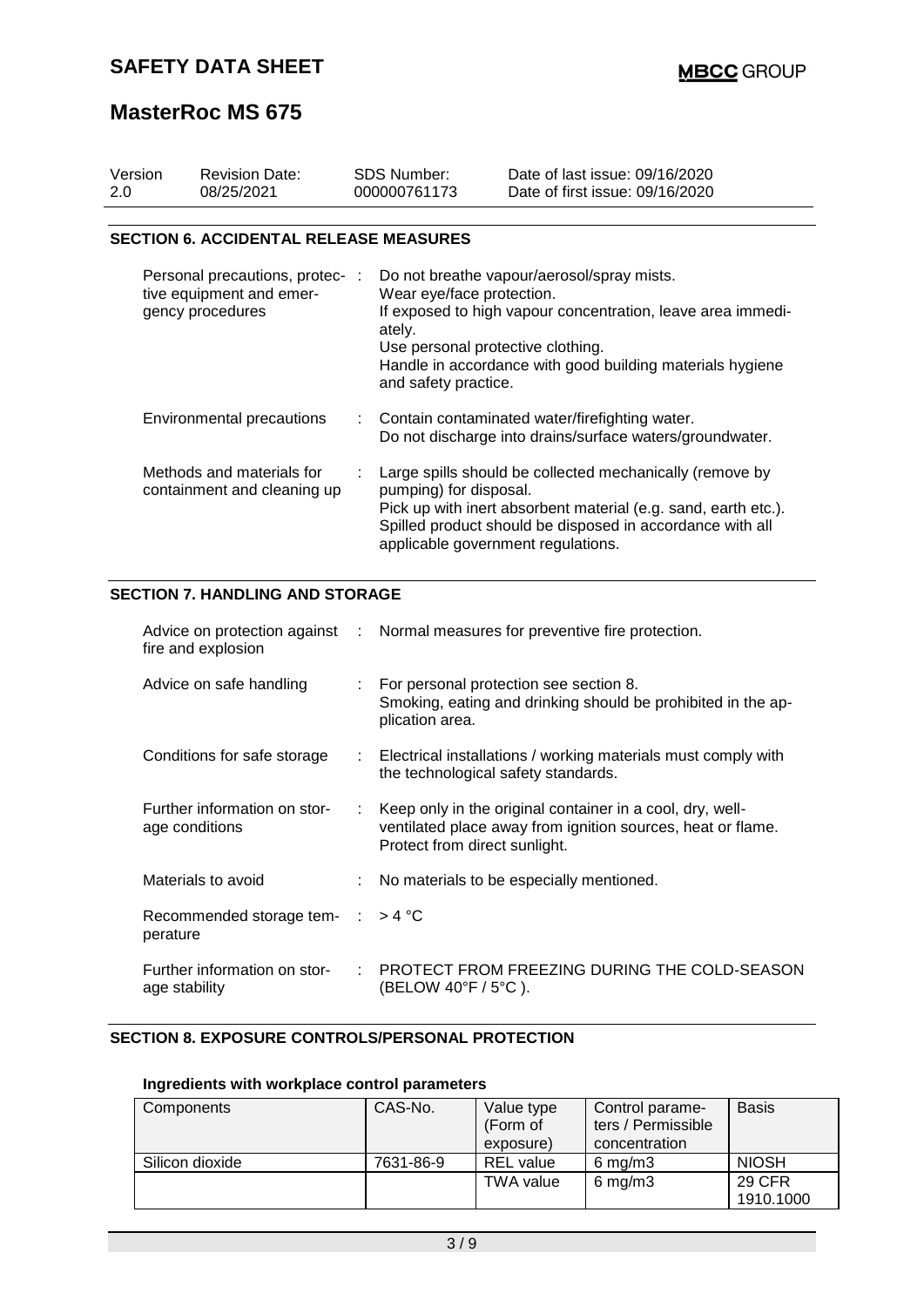| Version<br><b>Revision Date:</b><br>2.0<br>08/25/2021 |                               | <b>SDS Number:</b><br>000000761173 | Date of last issue: 09/16/2020<br>Date of first issue: 09/16/2020 |                                                                                                                             |                                                                                                                                                                                                                                                   |                                           |
|-------------------------------------------------------|-------------------------------|------------------------------------|-------------------------------------------------------------------|-----------------------------------------------------------------------------------------------------------------------------|---------------------------------------------------------------------------------------------------------------------------------------------------------------------------------------------------------------------------------------------------|-------------------------------------------|
|                                                       |                               |                                    |                                                                   |                                                                                                                             |                                                                                                                                                                                                                                                   | (Table Z-1-A)                             |
|                                                       |                               |                                    |                                                                   | <b>TWA value</b>                                                                                                            | 20 millions of<br>particles per cubic<br>foot of air                                                                                                                                                                                              | <b>29 CFR</b><br>1910.1000<br>(Table Z-3) |
|                                                       |                               |                                    |                                                                   | <b>TWA value</b>                                                                                                            | $0.8$ mg/m $3$                                                                                                                                                                                                                                    | 29 CFR<br>1910.1000<br>(Table Z-3)        |
|                                                       |                               |                                    |                                                                   | TWA (Res-<br>pirable par-<br>ticulates)                                                                                     | 0.025 mg/m3<br>(Silica)                                                                                                                                                                                                                           | CA AB OEL                                 |
|                                                       | <b>Engineering measures</b>   |                                    |                                                                   | Ensure adequate ventilation.                                                                                                |                                                                                                                                                                                                                                                   |                                           |
|                                                       | Personal protective equipment |                                    |                                                                   |                                                                                                                             |                                                                                                                                                                                                                                                   |                                           |
|                                                       | Respiratory protection        |                                    | pour/particulate respirator.                                      |                                                                                                                             | Wear respiratory protection if ventilation is inadequate.<br>Wear a NIOSH-certified (or equivalent) organic va-                                                                                                                                   |                                           |
|                                                       | Hand protection               |                                    |                                                                   |                                                                                                                             |                                                                                                                                                                                                                                                   |                                           |
|                                                       | Remarks                       |                                    | versity of types.                                                 |                                                                                                                             | Wear chemical resistant protective gloves. Manufacturer's<br>directions for use should be observed because of great di-                                                                                                                           |                                           |
|                                                       | Eye protection                |                                    |                                                                   | Safety glasses with side-shields.                                                                                           |                                                                                                                                                                                                                                                   |                                           |
|                                                       | Skin and body protection      |                                    | light protective clothing                                         |                                                                                                                             |                                                                                                                                                                                                                                                   |                                           |
|                                                       | Protective measures           |                                    | and safety practice.                                              | Do not inhale gases/vapours/aerosols.                                                                                       | Avoid contact with the skin, eyes and clothing.<br>Avoid exposure - obtain special instructions before use.<br>Handle in accordance with good building materials hygiene<br>Wearing of closed work clothing is recommended.                       |                                           |
|                                                       | Hygiene measures              |                                    | the end of the shift.<br>care agents applied.                     | When using, do not eat, drink or smoke.<br>re-use or dispose it if necessary.<br>Replace if necessary (e.g. pinhole leaks). | Hands and/or face should be washed before breaks and at<br>At the end of the shift the skin should be cleaned and skin-<br>Remove contaminated clothing immediately and clean before<br>Gloves must be inspected regularly and prior to each use. |                                           |

## **SECTION 9. PHYSICAL AND CHEMICAL PROPERTIES**

| Appearance | liquid                   |
|------------|--------------------------|
| Color      | clear to slightly cloudy |
| Odor       | slight odour             |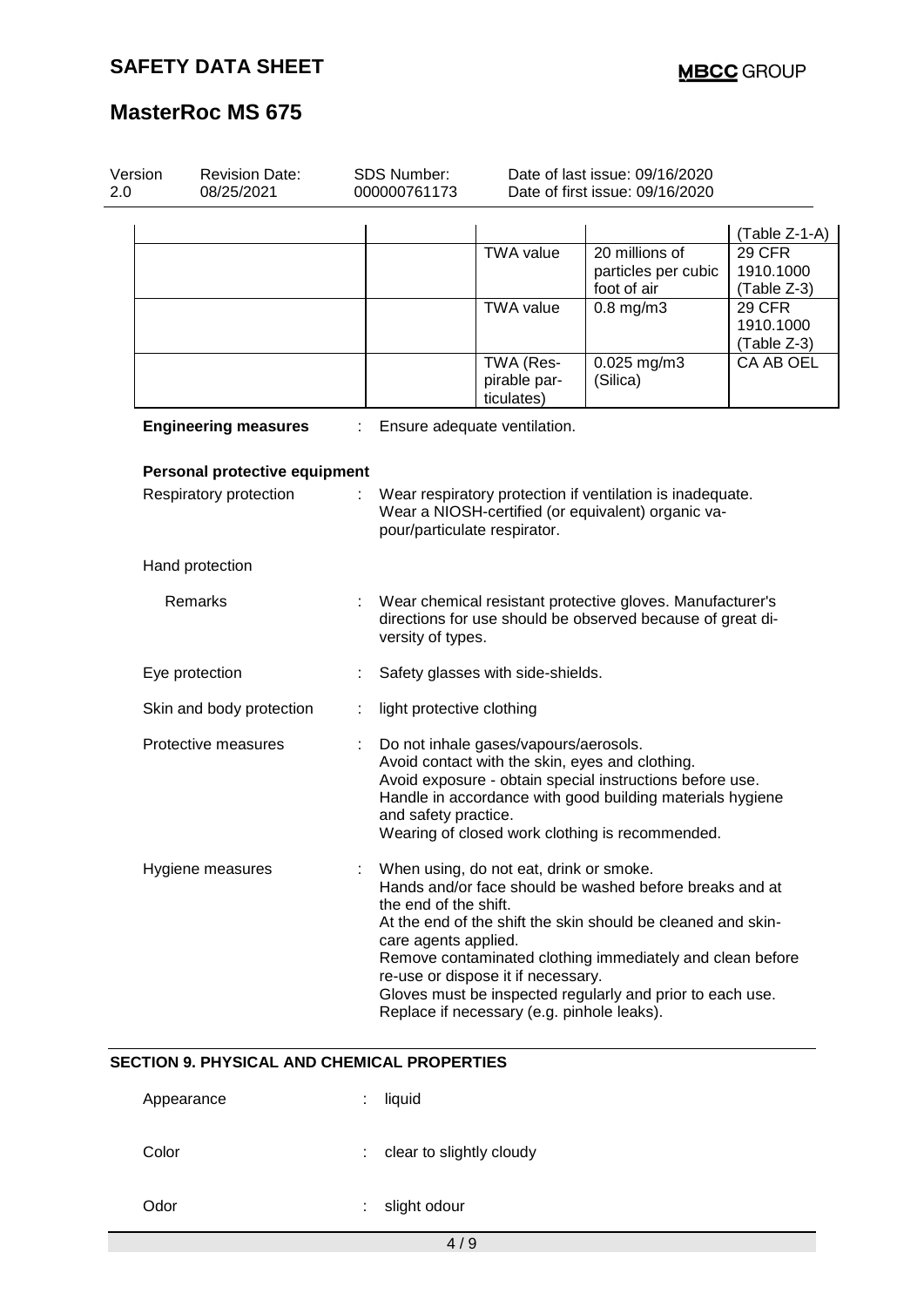# **SAFETY DATA SHEET**

# **MasterRoc MS 675**

| 2.0 | Version         | <b>Revision Date:</b><br>08/25/2021                 |   | <b>SDS Number:</b><br>000000761173 | Date of last issue: 09/16/2020<br>Date of first issue: 09/16/2020 |
|-----|-----------------|-----------------------------------------------------|---|------------------------------------|-------------------------------------------------------------------|
|     |                 |                                                     |   |                                    |                                                                   |
|     |                 | Odor Threshold                                      | ÷ | not determined                     |                                                                   |
|     | pH              |                                                     |   | 10.5 (20 $°C$ )                    |                                                                   |
|     | Melting point   |                                                     |   | No data available                  |                                                                   |
|     |                 | Freezing point                                      |   | No data available                  |                                                                   |
|     | Boiling point   |                                                     | ÷ | 100 °C                             |                                                                   |
|     | Flash point     |                                                     |   | does not flash                     |                                                                   |
|     |                 | Evaporation rate                                    |   | No data available                  |                                                                   |
|     |                 | Flammability (liquids)                              |   | The product is not flammable.      |                                                                   |
|     |                 | Upper explosion limit / Upper<br>flammability limit | ÷ | Not applicable                     |                                                                   |
|     |                 | Lower explosion limit / Lower<br>flammability limit | ÷ | Not applicable                     |                                                                   |
|     |                 | Vapor pressure                                      |   | 23.0 hPa (20 °C)                   |                                                                   |
|     |                 | Relative vapor density                              |   | No data available                  |                                                                   |
|     |                 | Relative density                                    |   | No data available                  |                                                                   |
|     | Density         |                                                     |   | 1.2 g/cm3 (20 $°C$ )               |                                                                   |
|     | Solubility(ies) | Water solubility                                    | ÷ | No data available                  |                                                                   |
|     |                 | Solubility in other solvents                        | ÷ | No data available                  |                                                                   |
|     | octanol/water   | Partition coefficient: n-                           | ÷ | No data available                  |                                                                   |
|     |                 | Autoignition temperature                            |   | not determined                     |                                                                   |
|     |                 | Decomposition temperature                           |   | scribed/indicated.                 | No decomposition if stored and handled as pre-                    |
|     | Viscosity       | Viscosity, dynamic                                  | ÷ | No data available                  |                                                                   |
|     |                 | Viscosity, kinematic                                |   | No data available                  |                                                                   |
|     |                 | <b>Explosive properties</b>                         |   | Not explosive                      |                                                                   |
|     |                 | Oxidizing properties                                |   | not determined                     |                                                                   |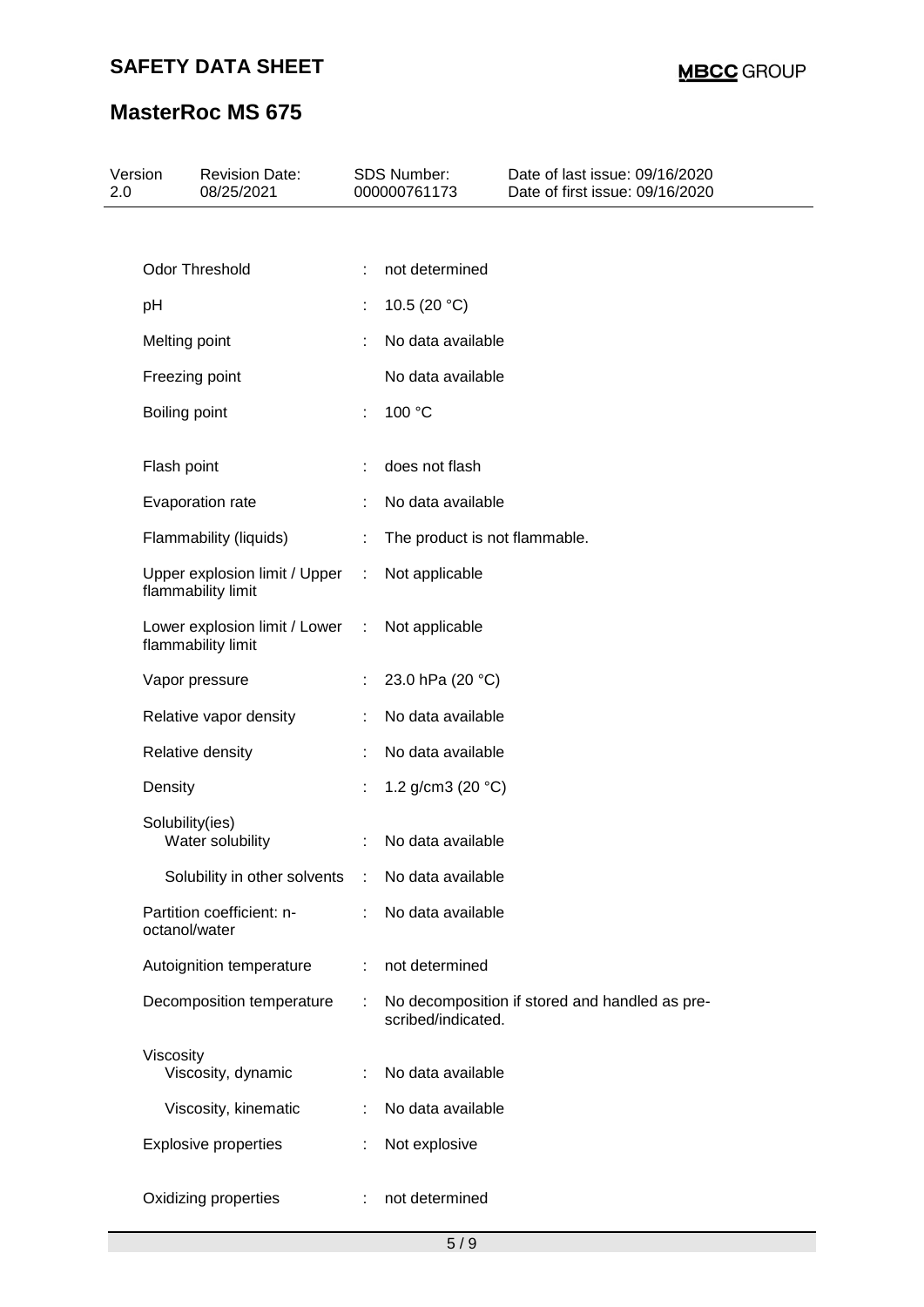| Version<br>2.0 |                                             | <b>Revision Date:</b><br>08/25/2021   |  | <b>SDS Number:</b><br>000000761173                                                | Date of last issue: 09/16/2020<br>Date of first issue: 09/16/2020                     |  |  |
|----------------|---------------------------------------------|---------------------------------------|--|-----------------------------------------------------------------------------------|---------------------------------------------------------------------------------------|--|--|
|                |                                             | Sublimation point<br>Molecular weight |  | No data available<br>Not applicable                                               |                                                                                       |  |  |
|                | <b>SECTION 10. STABILITY AND REACTIVITY</b> |                                       |  |                                                                                   |                                                                                       |  |  |
|                | Reactivity                                  |                                       |  | scribed/indicated.                                                                | No hazardous reactions if stored and handled as pre-                                  |  |  |
|                |                                             | Chemical stability                    |  | scribed/indicated.                                                                | The product is stable if stored and handled as pre-                                   |  |  |
|                | tions                                       | Possibility of hazardous reac- :      |  |                                                                                   | Stable under recommended storage conditions.<br>No hazards to be specially mentioned. |  |  |
|                |                                             | Conditions to avoid                   |  |                                                                                   | See SDS section 7 - Handling and storage.                                             |  |  |
|                |                                             | Incompatible materials                |  | Strong acids<br>Strong bases<br>Strong oxidizing agents<br>Strong reducing agents |                                                                                       |  |  |
|                | products                                    | Hazardous decomposition               |  | as prescribed/indicated.                                                          | No hazardous decomposition products if stored and handled                             |  |  |

### **SECTION 11. TOXICOLOGICAL INFORMATION**

#### **Acute toxicity**

Not classified based on available information.

#### **Skin corrosion/irritation**

Not classified based on available information.

### **Serious eye damage/eye irritation**

Not classified based on available information.

### **Respiratory or skin sensitization**

#### **Skin sensitization**

Not classified based on available information.

#### **Respiratory sensitization**

Not classified based on available information.

#### **Germ cell mutagenicity**

Not classified based on available information.

#### **Carcinogenicity**

Not classified based on available information.

#### **Reproductive toxicity**

Not classified based on available information.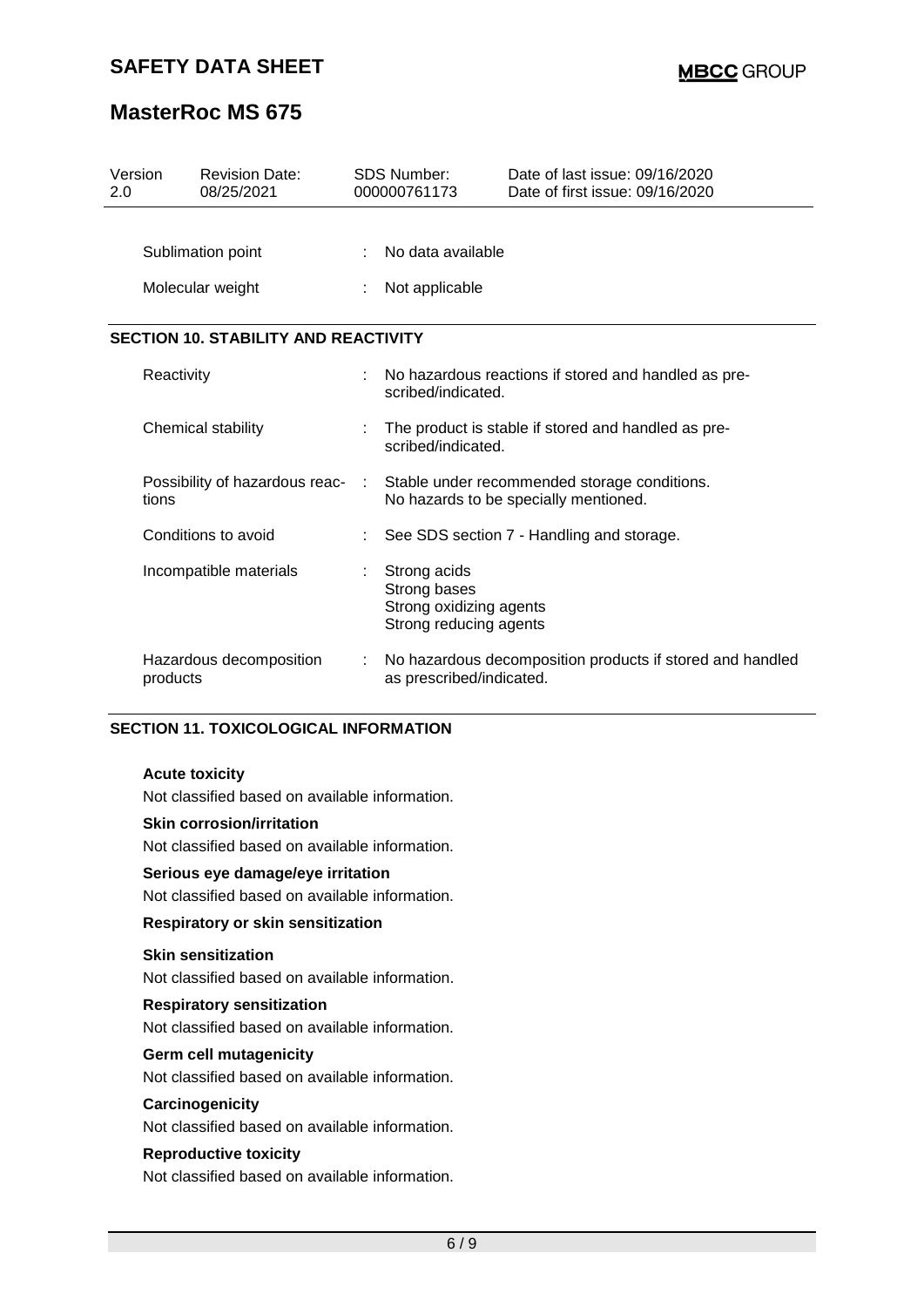| Version<br>2.0 |                                                                                                                                | <b>Revision Date:</b><br>08/25/2021                                                                            |  | <b>SDS Number:</b><br>000000761173           | Date of last issue: 09/16/2020<br>Date of first issue: 09/16/2020                                                                                                                              |  |  |  |
|----------------|--------------------------------------------------------------------------------------------------------------------------------|----------------------------------------------------------------------------------------------------------------|--|----------------------------------------------|------------------------------------------------------------------------------------------------------------------------------------------------------------------------------------------------|--|--|--|
|                |                                                                                                                                | <b>STOT-single exposure</b><br>Not classified based on available information.<br><b>STOT-repeated exposure</b> |  |                                              |                                                                                                                                                                                                |  |  |  |
|                | Not classified based on available information.<br><b>Aspiration toxicity</b><br>Not classified based on available information. |                                                                                                                |  |                                              |                                                                                                                                                                                                |  |  |  |
|                |                                                                                                                                | <b>Further information</b>                                                                                     |  |                                              |                                                                                                                                                                                                |  |  |  |
|                | Product:<br>Remarks                                                                                                            |                                                                                                                |  | components.                                  | Health injuries are not known or expected under normal use.<br>The product has not been tested. The statements on toxicolo-<br>gy have been derived from the properties of the individual      |  |  |  |
|                |                                                                                                                                | <b>SECTION 12. ECOLOGICAL INFORMATION</b>                                                                      |  |                                              |                                                                                                                                                                                                |  |  |  |
|                | <b>Ecotoxicity</b>                                                                                                             | No data available<br><b>Persistence and degradability</b><br>No data available                                 |  |                                              |                                                                                                                                                                                                |  |  |  |
|                |                                                                                                                                | <b>Bioaccumulative potential</b><br>No data available                                                          |  |                                              |                                                                                                                                                                                                |  |  |  |
|                |                                                                                                                                | <b>Mobility in soil</b><br>No data available                                                                   |  |                                              |                                                                                                                                                                                                |  |  |  |
|                |                                                                                                                                | <b>Other adverse effects</b>                                                                                   |  |                                              |                                                                                                                                                                                                |  |  |  |
|                | Product:<br>mation                                                                                                             | Additional ecological infor-                                                                                   |  | harmful to aquatic organisms.<br>components. | : There is a high probability that the product is not acutely<br>The product has not been tested. The statements on ecotoxi-<br>cology have been derived from the properties of the individual |  |  |  |
|                |                                                                                                                                | <b>SECTION 13. DISPOSAL CONSIDERATIONS</b><br><b>Disposal methods</b>                                          |  |                                              |                                                                                                                                                                                                |  |  |  |

| Waste from residues    | Dispose of in accordance with national, state and local regula-<br>tions.<br>Do not discharge into drains/surface waters/groundwater.<br>Residues should be disposed of in the same manner as the<br>substance/product. |
|------------------------|-------------------------------------------------------------------------------------------------------------------------------------------------------------------------------------------------------------------------|
| Contaminated packaging | Contaminated packaging should be emptied as far as possible<br>and disposed of in the same manner as the sub-<br>stance/product.                                                                                        |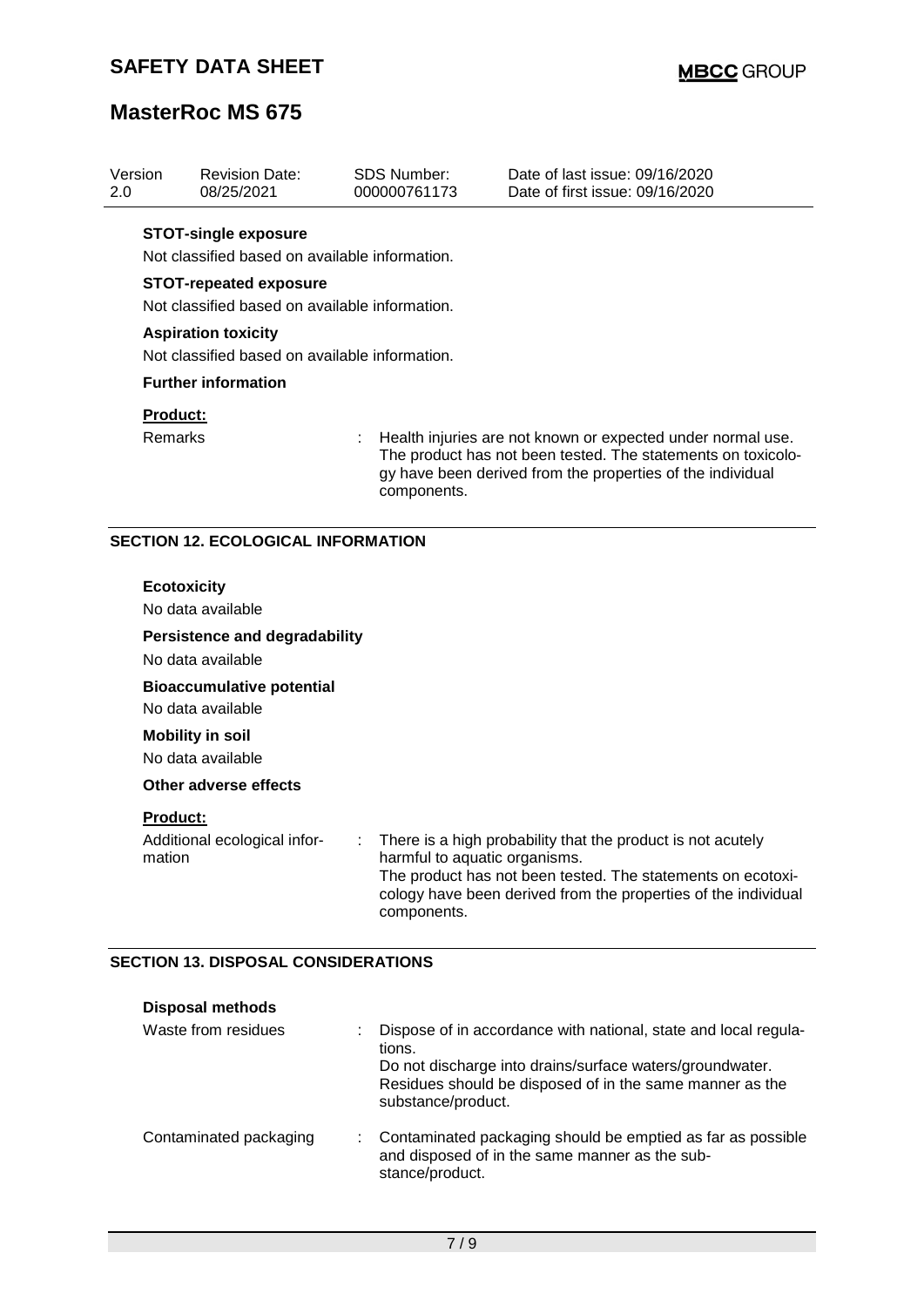## **SAFETY DATA SHEET**

## **MasterRoc MS 675**

| Version | <b>Revision Date:</b> | SDS Number:  | Date of last issue: 09/16/2020  |
|---------|-----------------------|--------------|---------------------------------|
| 2.0     | 08/25/2021            | 000000761173 | Date of first issue: 09/16/2020 |

#### **SECTION 14. TRANSPORT INFORMATION**

#### **International Regulations**

**IATA-DGR** Not regulated as a dangerous good

#### **IMDG-Code** Not regulated as a dangerous good

**Transport in bulk according to Annex II of MARPOL 73/78 and the IBC Code** Not applicable for product as supplied.

#### **Domestic regulation**

#### **TDG**

Not regulated as a dangerous good

### **Special precautions for user**

Not applicable

### **SECTION 15. REGULATORY INFORMATION**

| The ingredients of this product are reported in the following inventories: |  |                                                         |  |  |  |
|----------------------------------------------------------------------------|--|---------------------------------------------------------|--|--|--|
| <b>TSCA</b>                                                                |  | : All substances listed as active on the TSCA inventory |  |  |  |
| DSL                                                                        |  | All components of this product are on the Canadian DSL  |  |  |  |

### **SECTION 16. OTHER INFORMATION**

#### **Full text of other abbreviations**

| $1-A$             |    | 29 CFR 1910.1000 (Table Z- : OSHA - Table Z-1-A (29 CFR 1910.1000)          |
|-------------------|----|-----------------------------------------------------------------------------|
| 3)                |    | 29 CFR 1910.1000 (Table Z-: OSHA Table Z-3 (Mineral Dusts) 29 CFR 1910.1000 |
| CA AB OEL         |    | Canada. Alberta, Occupational Health and Safety Code (table<br>$2:$ OEL)    |
| <b>NIOSH</b>      |    | : NIOSH Pocket Guide to Chemical Hazards (US)                               |
| 1-A) / TWA value  |    | 29 CFR 1910.1000 (Table Z- : Time Weighted Average (TWA):                   |
| 3) / TWA value    |    | 29 CFR 1910.1000 (Table Z- : Time Weighted Average (TWA):                   |
| CA AB OEL / TWA   |    | : 8-hour Occupational exposure limit                                        |
| NIOSH / REL value | t. | Recommended exposure limit (REL):                                           |

AIIC - Australian Inventory of Industrial Chemicals; ANTT - National Agency for Transport by Land of Brazil; ASTM - American Society for the Testing of Materials; bw - Body weight; CMR - Carcinogen, Mutagen or Reproductive Toxicant; DIN - Standard of the German Institute for Standardisation; DSL - Domestic Substances List (Canada); ECx - Concentration associated with x% response; ELx - Loading rate associated with x% response; EmS - Emergency Schedule; ENCS - Existing and New Chemical Substances (Japan); ErCx - Concentration associated with x% growth rate response; ERG - Emergency Response Guide; GHS - Globally Harmonized Sys-